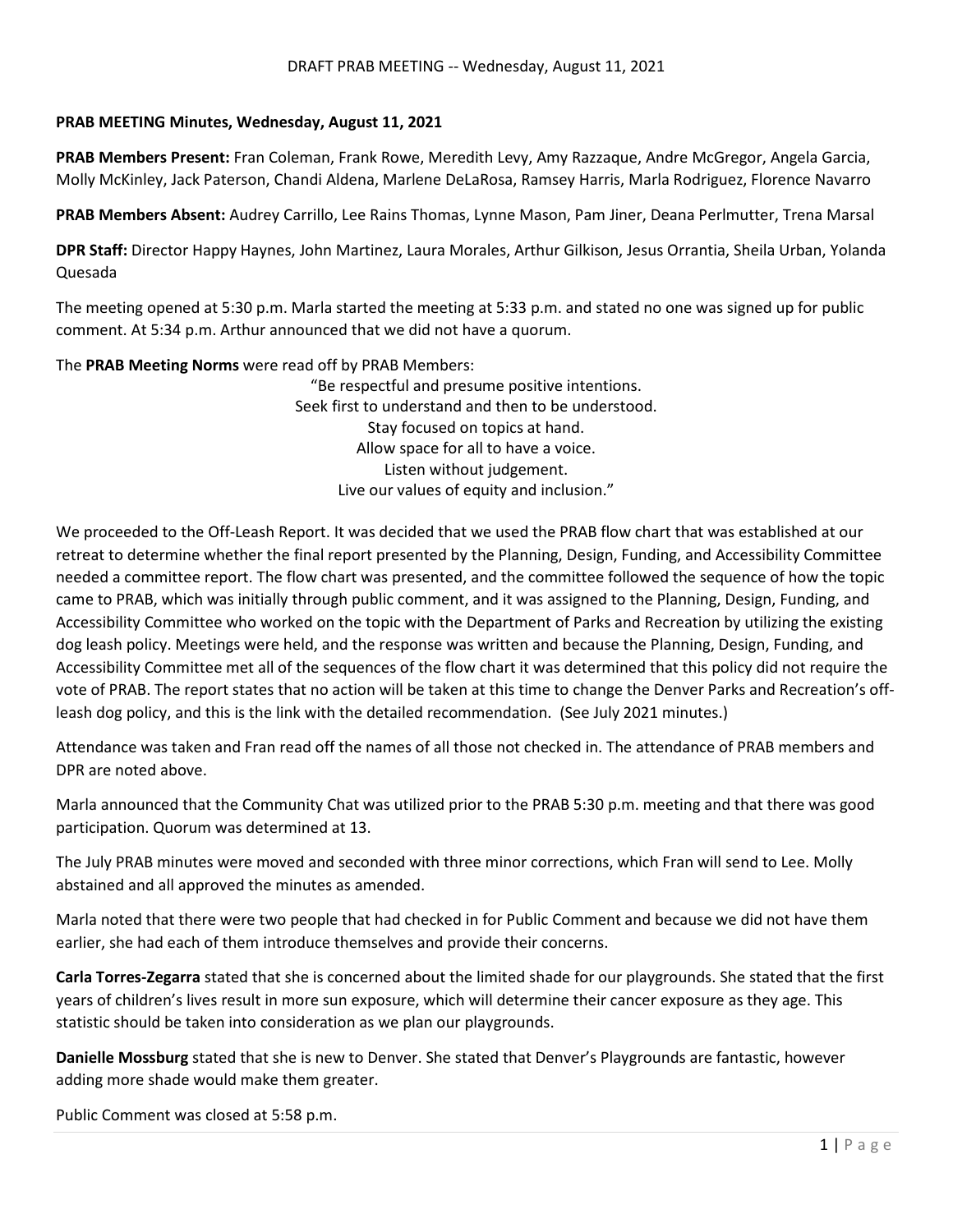Florence gave the Executive Committee report and stated that the Community Chat will be provided going forward prior to each scheduled PRAB meeting. A Google form is being considered and the committee will review it. The Executive Committee wants protocol for the community chat. Marla stated that we will try to have a rotation of members to attend and lead the Community Chat. Florence also stated that as topics come up that we are work on a spreadsheet to keep track of issues and how they are assigned and their eventual outcome. Laura is presently developing the spreadsheet.

Florence provided an update on the Mountain Parks. She wants to know the interest of PRAB members for a mountain parks tour. A doodle poll will be sent out to gauge this interest. Ramsey is new to the board and originally from California and definitely wants to learn about the Mountain Parks and other PRAB topics.

Florence stated that elections are coming up (usually in October) and wants PRAB members to begin to consider running for leadership roles and that it also looks good on our resumes. The more important thing is we can help with developing agendas. Also, looking for volunteers to lead the nominations committee.

Marla moved to committee reports:

The Community Engagement and Accountability Committee does not have a chair and every committee needs to have three PRAB members.

Meredith provided the Planning, Design, Funding, and Accessibility Committee report and stated they did not meet last month because they worked on the Denver Off-Leash Dogs and preparation of the recommendation. The committee will meet later this month.

Frank provided the Operations & Maintenance, Budget & Finance Committee report and stated the committee met on July 26<sup>th</sup>. He said Mr. Moore gave an overview on recording of PRAB meetings, which has been a request of the public. He said that there are a lot of bandwidth issues in accomplishing this and cannot just be posted to the website. Thus, this is still a work in progress. How will PRAB operate once we begin to have in person meetings? Is it appropriate for Board members to participate on zoom in order to have hybrid meetings? Input from community to type in an issue and then follow the flow process to appropriately assign it. Happy will join the next meeting to discuss naming of parks. Topics brought to the Operations & Maintenance, Budget & Finance Committee will then be forwarded to the proper committee.

Florence reported on her attendance of the Community Engagement and Accountability Committee and for now seems to be a separate committee and that the executive committee is figuring out how it should progress. Also, they no longer have a zoom link. She stated that the committee has several community members participating with a wide variety of topics ranging from flower beds, type of irrigation water used in parks, geese, etc.

Fran asked how we can move back to the original intent of the Outreach Committee was to get feedback on surveys and projects that DPR would be working on. It has somehow evolved to a large community monthly meeting that is more than PRAB. Is there anyway we can let the community operate on its own and that PRAB somehow come back to its original purpose? Marla stated that the committee needs three members and a chair for it to be considered a PRAB committee.

The newly formed Recreation & Programming Committee will have its first meeting on Wednesday, August 25, 2021, at 6:00 p.m. Marlene agreed to be the interim chair. Marlene stated that she is engaging all of the community and not just the same people in order to create a broader reach to get all topics.